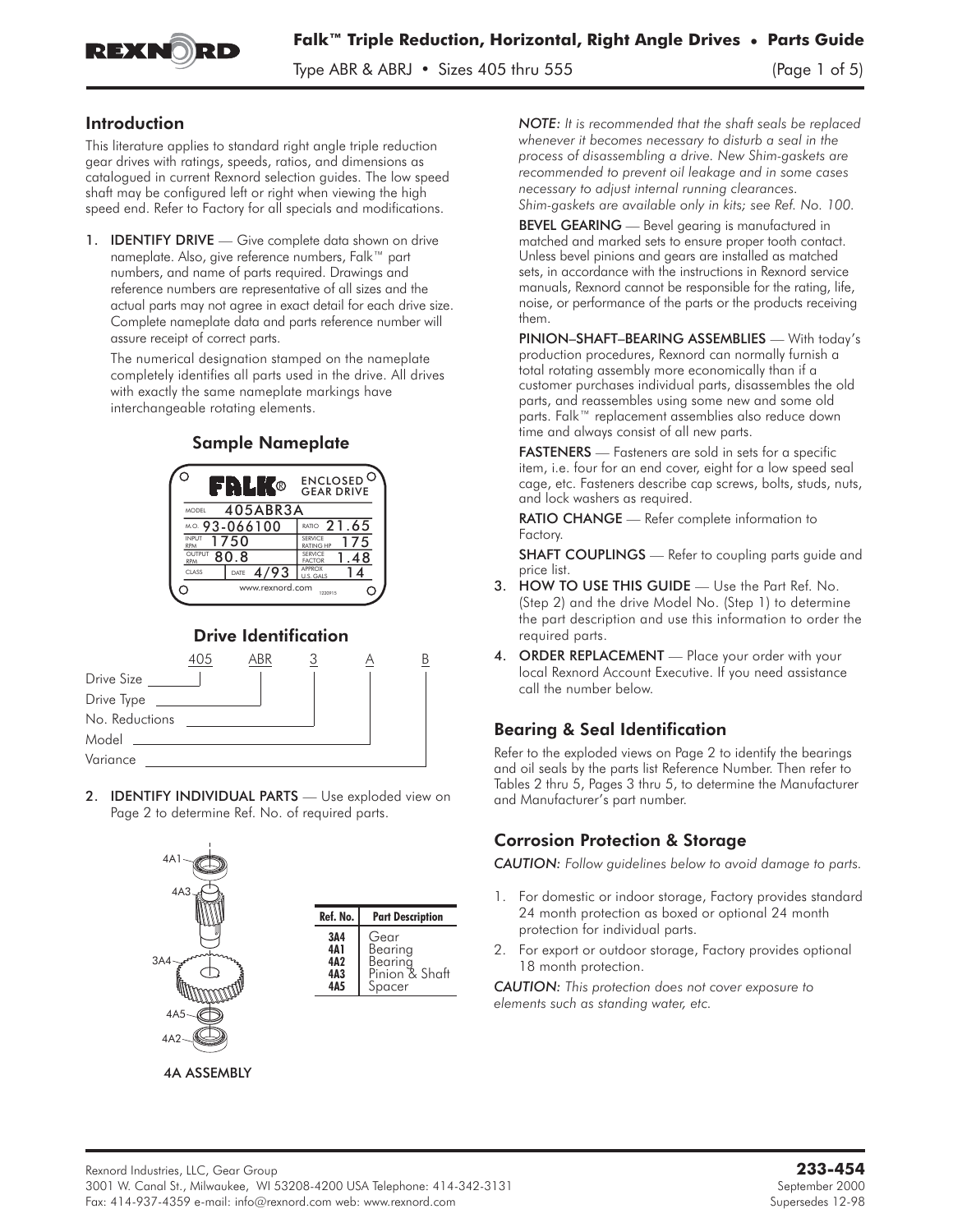

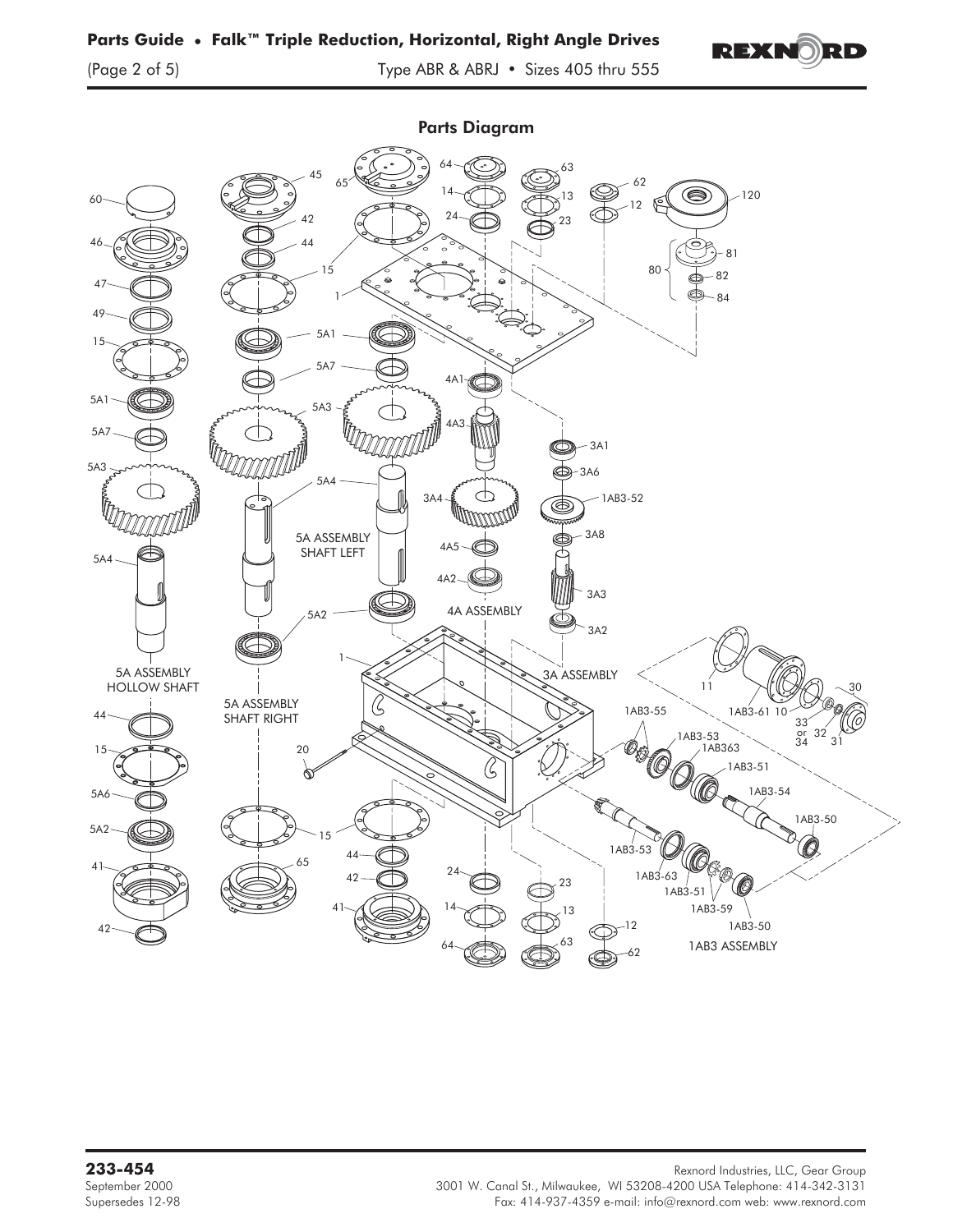

Type ABR & ABRJ • Sizes 405 thru 555 (Page 3 of 5)

#### TABLE 1 — Parts List

| Ref. No.                                                                                                                                                      | <b>Part Description</b>                                                                                                                                                                                                                                                                                                                                                                                                                    | <b>Drive Type</b>                                                                                                                                                                                                                                                                                               |
|---------------------------------------------------------------------------------------------------------------------------------------------------------------|--------------------------------------------------------------------------------------------------------------------------------------------------------------------------------------------------------------------------------------------------------------------------------------------------------------------------------------------------------------------------------------------------------------------------------------------|-----------------------------------------------------------------------------------------------------------------------------------------------------------------------------------------------------------------------------------------------------------------------------------------------------------------|
| 1<br>10<br>11<br>12<br>13<br>14<br>15<br>20<br>23<br>24<br>30<br>31<br>32<br>33<br>34<br>41<br>42<br>44<br>45<br>46<br>47<br>49<br>60<br>62<br>63<br>64<br>65 | Housing - Cover & Base<br>Shim - Gasket<br>Shim - Gasket<br>Shim - Gasket<br>Shim - Gasket<br>Shim - Gasket<br>Shim - Gasket<br>Dipstick<br>Spacer<br>Špacer<br>Seal Cage Assy. (Inc. Ref. Nos. 31 thru 33)<br>'<br>Seal<br>Bush Seal<br>Seal<br>Bearing/Seal Cage<br>Seal<br>Seal<br>Bearing/Seal Cage<br>Seal Cage<br>Seal<br>Seal<br>Shaft Cover<br>Shaft Cover (Size 405 thru 465)<br>Shaft Cover<br>Shaft Cover<br>Bearing Cage/Cover | ABR,ABRJ<br>ABR,ABRJ<br>ABR, ABRJ<br>ABR, ABRJ<br>ABR, ABRJ<br>ABR,ABRJ<br>ABR, ABRJ<br>ABR,ABRJ<br>ABR,ABRJ<br>ABR, ABRJ<br>ABR,ABRJ<br>ABR,ABRJ<br>ABR, ABRJ<br>ABR,ABRJ<br>ABR,ABRJ<br>ABR, ABRJ<br>ABR, ABRJ<br>ABR,ABRJ<br>ABR<br>ABRJ<br>ABRJ<br>ABRJ<br>ABRJ<br>ABR,ABRJ<br>ABR, ABRJ<br>ABR,ABRJ<br>ABR |
| 80<br>81<br>82<br>84<br>100                                                                                                                                   | Intermediate Seal Cage Assembly<br>(For Use With Backstop)<br>Cage, Seal<br>Seal, Exclusion<br>Seal, O <u>i</u> l<br>Shim - Gasket Kit                                                                                                                                                                                                                                                                                                     |                                                                                                                                                                                                                                                                                                                 |
| 120                                                                                                                                                           | (Inc. Ref. Nos. 10, 11, 12, 13, 14 & 15)<br>Keplacement Backstop                                                                                                                                                                                                                                                                                                                                                                           | ABR,ABRJ<br>ABR,ABRJ                                                                                                                                                                                                                                                                                            |
| 1AB3<br>1AB3-50<br>1AB3-51<br>1AB3-52                                                                                                                         | HIGH SPEED SHAFT ASSEMBLY -<br>WITH INTEGRAL PINION<br>Shaft Assembly (Inc. Ref. Nos. 1AB3-50<br>thru 1AB3-63 & Ref. No. 30)<br>Bearing<br>Bearing<br>Bevel Gear (Matched set with 1AB3-53)                                                                                                                                                                                                                                                | ABR, ABRJ<br>ABR,ABRJ<br>ABR, ABRJ<br>ABR,ABRJ                                                                                                                                                                                                                                                                  |
| 1AB3-53<br>1AB3-59<br>1AB3-61<br>1AB3-63                                                                                                                      | Bevel Pinion & Shatt<br>(Matched set with 1AB3-52)<br>Locknut & Washer<br>Bearing Cage<br>Threaded Ring<br><b>HIGH SPEED SHAFT ASSEMBLY -</b>                                                                                                                                                                                                                                                                                              | ABR, ABRJ<br>ABR,ABRJ<br>ABR,ABRJ<br>ABR,ABRJ                                                                                                                                                                                                                                                                   |
| 1AB3<br>1AB3-50<br>1AB3-51<br>1AB3-52<br>1AB3-53<br>1AB3-54<br>1AB3-55<br>1AB3-61<br>1AB3-63                                                                  | WITH BORED PINION<br>Shaft Assembly (Inc. Ref. Nos. 1AB3-50<br>thru 1AB3-63 & Ref. No. 30)<br>Bearing<br>Bearing<br>Bevel Gear (Matched set with 1AB3-53)<br>Bevel Pinion (Matched set with 1AB3-52)<br>Shatt<br>Locknut & Washer<br>Bearing Cage<br>Threaded Ring<br><b>INTERMEDIATE SHAFT ASSEMBLY</b>                                                                                                                                   | ABR, ABRJ<br>ABR,ABRJ<br>ABR, ABRJ<br>ABR, ABRJ<br>ABR, ABRJ<br>ABR,ABRJ<br>ABR, ABRJ<br>ABR,ABRJ<br>ABR, ABRJ                                                                                                                                                                                                  |
| 3A<br>3A 1<br>3A2<br>3A3<br>3A4<br>3A6<br>3A8<br>4Α<br>4A 1<br>4A2<br>4A3                                                                                     | Shatt Assembly<br>(Inc. Ref. Nos. 3A1 thru 3A8 & 1AB3-52)<br>Bearing<br>Bearing<br>Pinion & Shaft<br>Gear (Inc. with Ref. No. 4A)<br>Spacer<br>Spacer (Sizes 405, 465 & 485)<br>LOW SPEED PINION ASSEMBLY<br>Shatt Assembly<br>(Inc. Ref. Nos. 4A1 thru 4A5 & 3A-4)<br>Bearing<br>Bearing<br>Pinion & Shaft                                                                                                                                | ABR, ABRJ<br>ABR,ABRJ<br>ABR,ABRJ<br>ABR, ABRJ<br>ABR, ABRJ<br>ABR,ABRJ<br>ABR,ABRJ<br>ABR,ABRJ<br>ABR, ABRJ<br>ABR,ABRJ<br>ABR,ABRJ                                                                                                                                                                            |
| 4A5                                                                                                                                                           | Spacer                                                                                                                                                                                                                                                                                                                                                                                                                                     | ABR, ABRJ                                                                                                                                                                                                                                                                                                       |

| Ref. No.                                                   | <b>Part Description</b>                                                                                                                             | <b>Drive Type</b>                                                                       |
|------------------------------------------------------------|-----------------------------------------------------------------------------------------------------------------------------------------------------|-----------------------------------------------------------------------------------------|
| <b>5A</b><br><b>5A1</b><br>5A2<br>5A3<br>5A4<br>5A6<br>5A7 | LOW SPEED SHAFT ASSEMBLY<br>Shaft Assembly (Inc. Ref. No. 5A1 thru 5A7)<br>Bearing<br>Bearing<br>Gear<br>Shaft<br>Spacer (Sizes 405 only)<br>Spacer | ABR, ABRJ<br>ABR, ABRJ<br>ABR, ABRJ<br>ABR, ABRJ<br>ABR, ABRJ<br>ABR, ABRJ<br>ABR, ABRJ |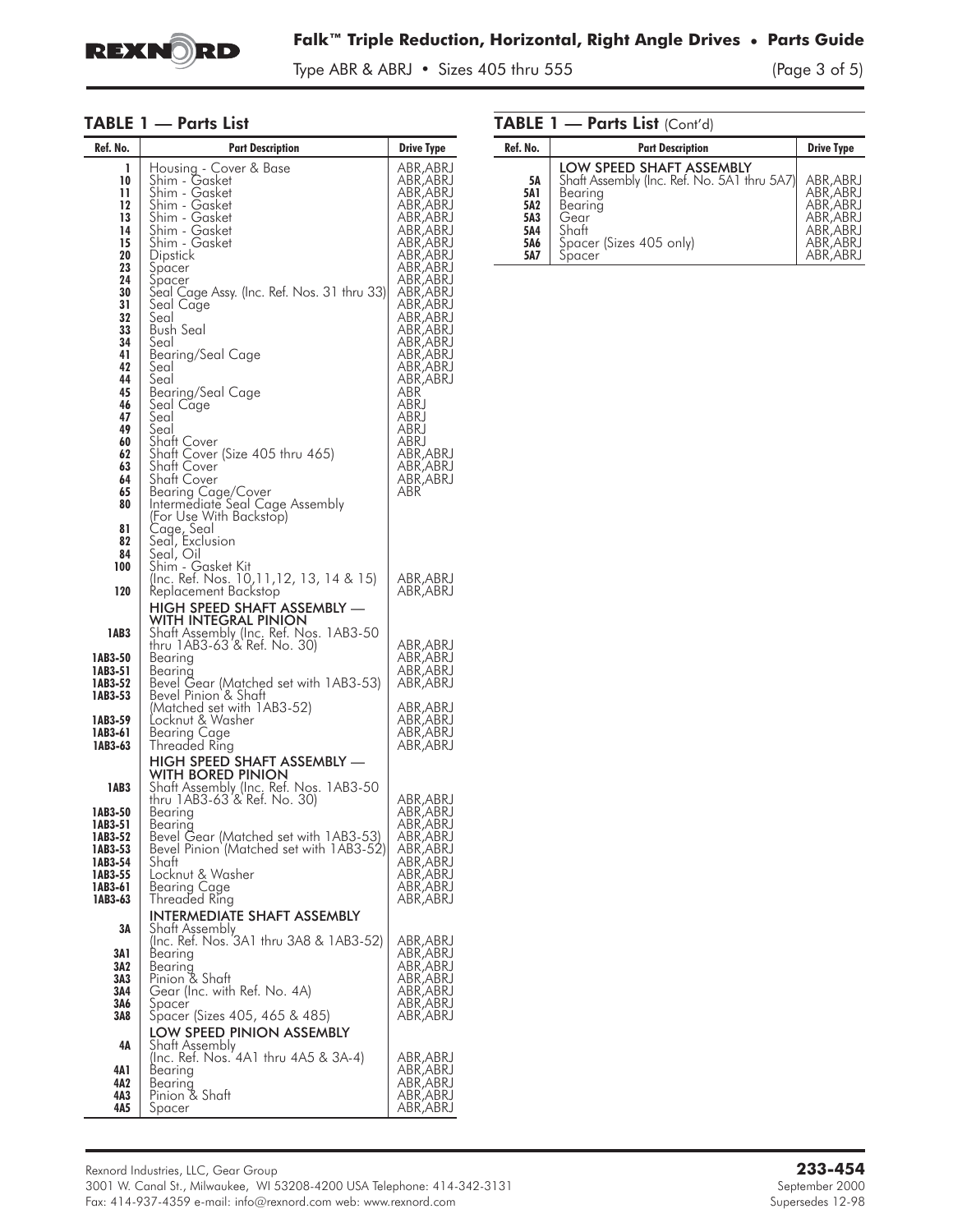

(Page 4 of 5) Type ABR & ABRJ • Sizes 405 thru 555

#### TABLE 2 — Oil Seals/Falk™ Part Numbers

|                             | Reference No. & Type                 |                                                             |                                        |                                        |                                        |                                        |                                       |                                        |                                        |                                      |                                      |
|-----------------------------|--------------------------------------|-------------------------------------------------------------|----------------------------------------|----------------------------------------|----------------------------------------|----------------------------------------|---------------------------------------|----------------------------------------|----------------------------------------|--------------------------------------|--------------------------------------|
| <b>DRIVE</b><br><b>SIZE</b> | 32                                   | 33                                                          | 34                                     | 42                                     |                                        | 44                                     |                                       | 47                                     | 49                                     | 82                                   | 84                                   |
|                             | <b>ABR/ABRJ</b>                      | <b>ABR/ABRJ</b>                                             | <b>ABR/ABRJ</b>                        | <b>ABR</b>                             | ABRJ                                   | <b>ABR</b>                             | <b>ABRJ</b>                           | <b>ABRJ</b>                            | <b>ABRJ</b>                            | <b>ABR/ABRJ</b>                      | <b>ABR/ABRJ</b>                      |
| 405<br>425<br>445<br>465    | 913018<br>912993<br>912993<br>913030 | $\cdots$<br>$\cdots$<br>$\cdots$<br>$\cdot$ $\cdot$ $\cdot$ | 912946<br>912994<br>912994<br>913031   | 913000<br>913016<br>913004<br>913023   | 912816<br>2913531<br>912672<br>912580  | 913001<br>913017<br>913005<br>913024   | 912833<br>912767<br>912578<br>912940  | 912816<br>2913531<br>912672<br>912580  | 912833<br>912767<br>912578<br>912940   | 912991<br>913012<br>912995<br>912997 | 912992<br>913013<br>912996<br>912998 |
| 485<br>505<br>535<br>555    | 912995<br>913028<br>913028<br>913014 | $\cdot$ $\cdot$ $\cdot$<br>$\cdots$<br>$\cdots$<br>5741076  | 912996<br>913029<br>913029<br>$\cdots$ | 2913169<br>913025<br>2918393<br>912550 | 912550<br>2918235<br>2900932<br>912902 | 2913170<br>912769<br>2903222<br>913034 | 2913168<br>912808<br>912842<br>912903 | 912550<br>2918235<br>2900932<br>912902 | 2913168<br>912808<br>2913542<br>912903 | 913014                               | 913015                               |

## TABLE 3 — Bearings/Falk™ Part Numbers

|                             | Reference No. & Type                 |                                      |                                              |                                                      |                                      |                                      |                                        |                                       |                                          |                                          |
|-----------------------------|--------------------------------------|--------------------------------------|----------------------------------------------|------------------------------------------------------|--------------------------------------|--------------------------------------|----------------------------------------|---------------------------------------|------------------------------------------|------------------------------------------|
| <b>DRIVE</b><br><b>SIZE</b> | 1AB3-50                              | 1AB3-51                              | 3A1                                          | 3A2                                                  | 4A1                                  | 4A2                                  | <b>5A</b>                              | 5A2                                   | 5A 1                                     | 5A2                                      |
|                             | <b>ABR/ABRJ</b>                      | <b>ABR/ABRJ</b>                      | <b>ABR/ABRJ</b>                              | <b>ABR/ABRJ</b>                                      | <b>ABR/ABRJ</b>                      | <b>ABR/ABRJ</b>                      | <b>ABR</b>                             | <b>ABR</b>                            | <b>ABRJ</b>                              | ABRJ                                     |
| 405<br>425<br>445<br>465    | 920615<br>919242<br>919242<br>920698 | 921820<br>921815<br>921817<br>921821 | 921809 $\star$<br>921895<br>921678<br>921443 | 921809 $\star$<br>921895<br>921899 1<br>$921551 \pm$ | 921899<br>921552<br>921443<br>921541 | 921899<br>921552<br>921443<br>921541 | 921674<br>921881<br>921439<br>2912611  | 921674<br>921881<br>921439<br>2912611 | 921331<br>921759<br>2912892<br>2912802   | 921331<br>921759<br>2912892<br>2912802   |
| 485<br>505<br>535<br>555    | 919065<br>920713<br>920713<br>921911 | 921819<br>921818<br>921818<br>921911 | 921541<br>921470<br>921470<br>921481         | $921459$ $\bullet$<br>921470<br>921470<br>921481     | 921470<br>921481<br>921901<br>921906 | 921470<br>921481<br>921901<br>921906 | 921788<br>921791<br>2918718<br>2918739 | 921788<br>921791<br>921794<br>2918739 | 2913166<br>2917472<br>2918635<br>2918743 | 2913166<br>2917472<br>2918635<br>2918743 |

- Use 2916560 for ratios 14.38 thru 32.07.

† Use 921678 for ratios 14.41 thru 21.48.

‡ Use 921443 for ratios 13.82 thru 20.99 and 34.54.

- Use 921541 for ratios 14.16 thru 22.55.